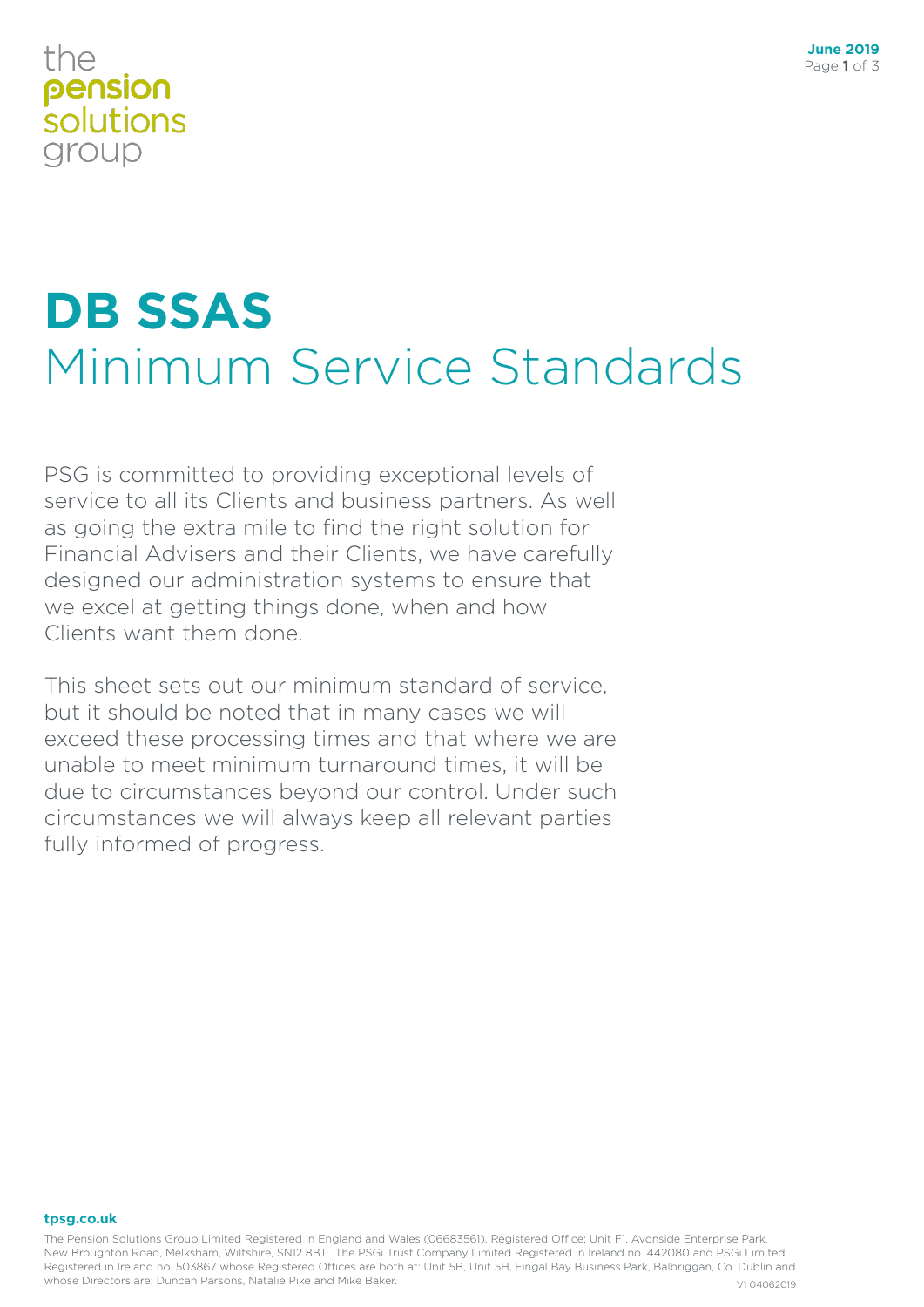# the<br>**pension**<br>**solutions**<br>group

#### **DB SSAS Minimum Service Standards**

If you need assistance, please call us: 01249 280020

| Turnaround time<br>(working days) | Process                                                                                                                                                                    |
|-----------------------------------|----------------------------------------------------------------------------------------------------------------------------------------------------------------------------|
|                                   | <b>New DB SSAS</b>                                                                                                                                                         |
| 3 days                            | Processing applications, setting up database records, preparing relevant<br>documentation                                                                                  |
|                                   | <b>Banking</b>                                                                                                                                                             |
| Same day                          | Banking all cheques received                                                                                                                                               |
| $3 - 10$ days                     | All other bank related processes e.g. opening accounts, checking bank<br>statements, investigating missing rental payments etc                                             |
|                                   | <b>Popular investments</b>                                                                                                                                                 |
| Same day                          | Purchase/sale of general investments such as Trustee Investment Plans,<br>Unit Trusts, Shares                                                                              |
|                                   | Legal documentation - property and loans                                                                                                                                   |
| Same day                          | Contracts, transfer deeds, leases, facility letters, legal charges etc                                                                                                     |
|                                   | <b>Transfers</b>                                                                                                                                                           |
| 3 Days                            | All requests to transfer funds or assets into or out of the DB SSAS                                                                                                        |
|                                   | Property purchase transactions, including leases and borrowing                                                                                                             |
| 3 Days                            | Issuing property information schedule and/or borrowing information schedule,<br>liaising with solicitors, lenders, surveyors etc                                           |
|                                   | <b>Loan transactions</b>                                                                                                                                                   |
| 3 Days                            | Issuing loan application, preparing the loan agreement and any<br>supplementary documentation, liaising with solicitors and other<br>professional advisers where necessary |

#### **tpsg.co.uk**

The Pension Solutions Group Limited Registered in England and Wales (06683561), Registered Office: Unit F1, Avonside Enterprise Park, New Broughton Road, Melksham, Wiltshire, SN12 8BT. The PSGi Trust Company Limited Registered in Ireland no. 442080 and PSGi Limited Registered in Ireland no. 503867 whose Registered Offices are both at: Unit 5B, Unit 5H, Fingal Bay Business Park, Balbriggan, Co. Dublin and whose Directors are: Duncan Parsons, Natalie Pike and Mike Baker. Victoria and Mike Baker.